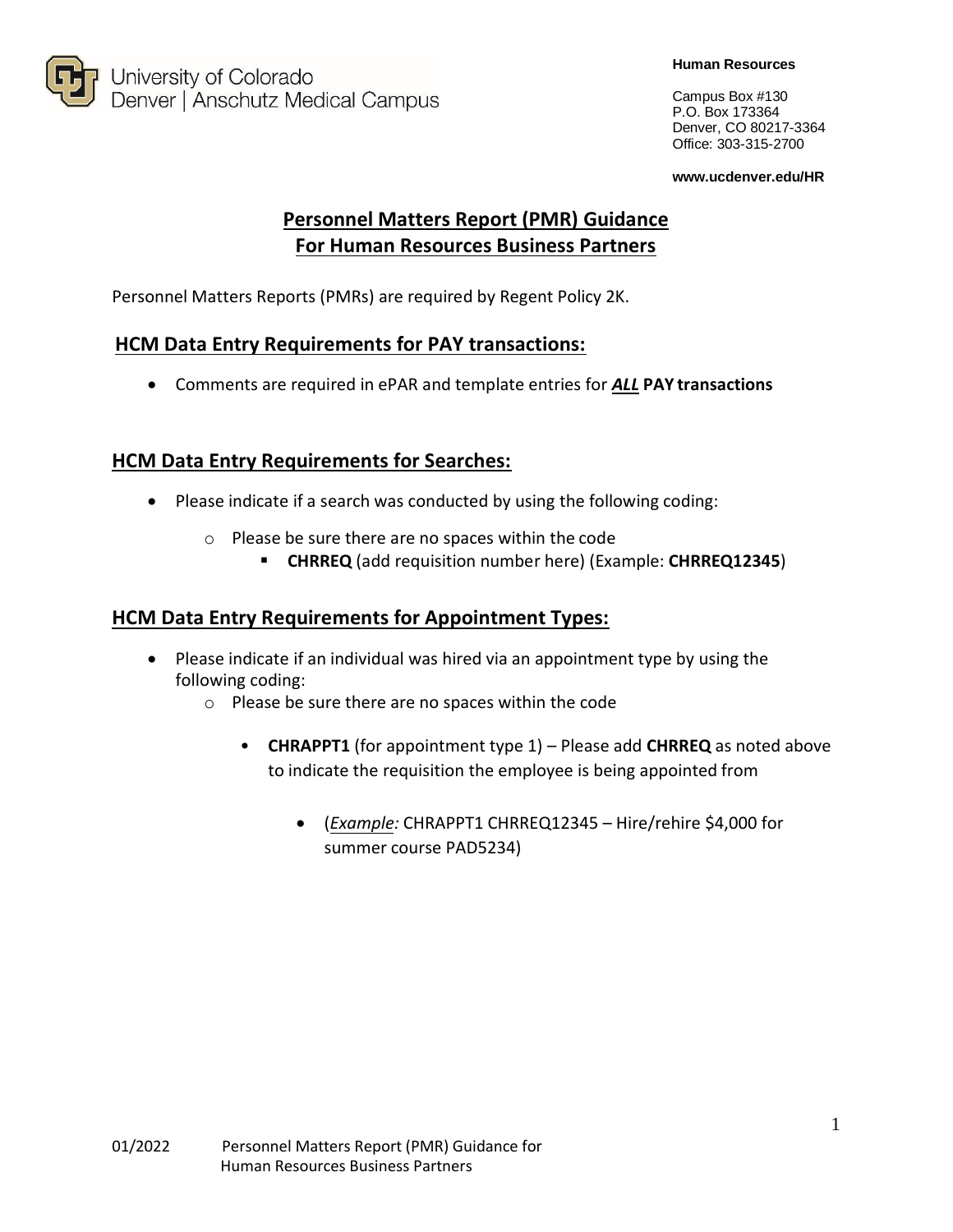

#### **Human Resources**

Campus Box #130 P.O. Box 173364 Denver, CO 80217-3364 Office: 303-315-2700

**[www.ucdenver.edu/HR](http://www.ucdenver.edu/HR)**

## **HCM Data Entry Requirements for Late Pay Entries:**

- Comments are required in *ALL* ePAR and template entries for **late pay entries**.Late pay entries are considered anything entered into HCM after payroll runs for the month
- Please be sure to type in the appropriate code AND the phrase *exactly* as it appears below:
	- o **CHL8DEPT: Late submission from department/unit**
	- o **CHL8PERS: Last minute personnel change**
	- o **CHL8APPR: Approval received late**
	- o **CHL8DATE: Change in start date**
	- o **CHL8CENSUS: Census date**

Please note: **It is the department's responsibility to ensure all data entries are accurate**

### **PMR Submission Requirements:**

- Comments are required for accurate and complete information to aid in building the PMR report
- **Signed letters of offer will continue to be submitted by the school/college/department/unit to [personnel.matters@ucdenver.edu,](mailto:personnel.matters@ucdenver.edu) as required, on or before the effective date of the action**
- *\*\* For School of Medicine: Please contact SOM Director of Human Resources for Staff, and Director of Faculty Affairs for Faculty for more information on how this impacts you*

### **For the CU Denver campus Faculty**:

- Letters of offer for faculty with Professor in the title should be reviewed by the HR Director of Talent Acquisition and Compensation and then submitted to the Provost's office for signature
- The Provost needs to sign Professor and Chair appointment letters before the effective date